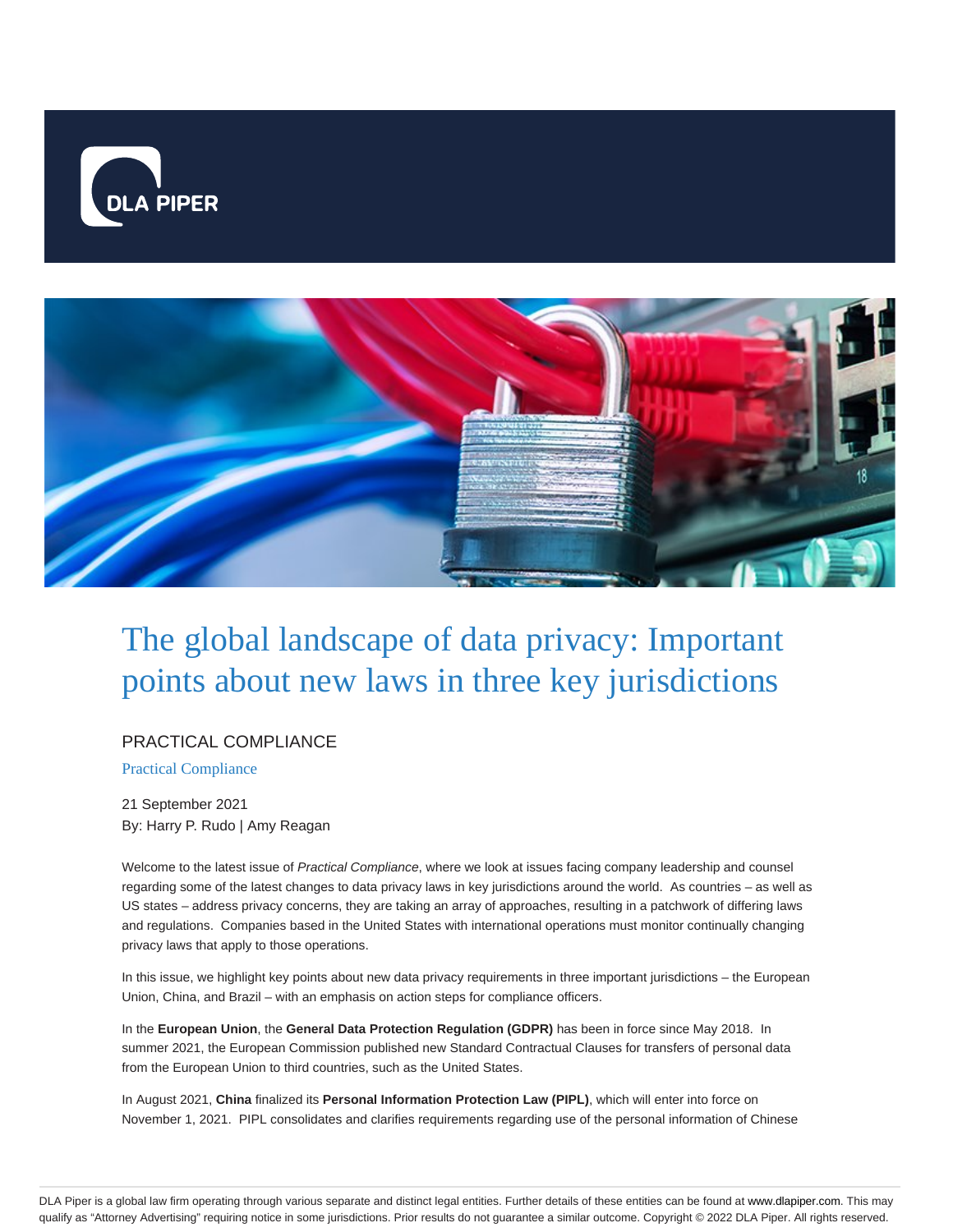residents.

**Brazil's General Data Protection Law (LGPD)** has been in force for a year, although the penalties provided by the law did not become enforceable until August 2021. This is Brazil's first comprehensive data protection regulation and is similar to the EU's GDPR.

## European Union: New Standard Contractual Clauses for data transfers

- On June 4, 2021, the European Commission released its final Implementing Decision on standard contractual clauses (New SCCs) for the transfer of personal data from the EU to "third countries," such as the United States. These New SCCs are required for new transfer agreements entered on or after September 27, 2021. Agreements currently in effect must be replaced with the new SCCs by December 27, 2022.
- The New SCCs include significant new obligations for data importers, particularly importers acting as data controllers (entities who obtain possession of others' personal data). Adopting and complying with the New SCCs may require considerable effort for these importers, particularly those that are not otherwise directly subject to GDPR.
- Of particular concern for compliance officers, and especially group officers for US‑headquartered multinationals, is the fact that commonly in the course of an investigation (whether internal or in conjunction with a government request), the US parent will be acting as a controller. The New SCCs will require those controllers to satisfy new transparency requirements, for example.
- Critically, the New SCCs require the parties whether or not the data importer is a controller, a processor or a sub-processor – to conduct a detailed, written assessment of the risks associated with the transfer, including risks specific to the destination country.
- The New SCCs cannot be modified and will take precedence over other contract provisions. Contracts should be reviewed to remove conflicting provisions.
- Due to Brexit, the New SCCs do not apply for transfers of personal data from the UK to a third country. Data exports from the UK should continue to be based on the existing SCCs until the UK publishes its own SCCs. The UK released draft SCCs in August 2021, which will likely be finalized in late 2021 or early 2022.
- The New SCCs themselves can be found here; different clauses are required for different types of data transfers.
- Additional detail regarding the GDPR's New SCCs can be found here.

## China: Personal Information Protection Law

- China's PIPL was finalized on August 20, 2021 and will enter force on November 1, 2021. PIPL is a set of high-level principles that will be supplemented with additional guidelines outlining specific steps organizations should take to update their data protection programs regarding Chinese data. PIPL clarifies and enhances – rather than replaces – existing Chinese data privacy and cyber laws, and so should be read alongside the Cybersecurity Law, Data Security Law, Personal Information Security Specification and other national, provincial, and industry-specific laws and regulations that impose data protection rules.
- Some of the principles in the PIPL may look similar to GDPR (and CCPA and other nations' laws), but in practice interpretation and enforcement are very different.
- PIPL applies extraterritorially to both data processing activities within the PRC, as well as to processing PRC residents' data outside of the PRC.
- PIPL makes the transfer out of China of most types of personal data by most organizations more straightforward than under the existing Chinese data protection framework, but there are still significant pockets of data localization requiring certain (personal and non-personal) data to be kept inside of China. Data mapping to identify data flows in and out of China should be a priority to identify and address data localization risks.
- Consent remains the primary basis for lawfully collecting personal data in or from China. Express, informed consent must generally be obtained from data subjects for all processing of personal information. Additional "separate," explicit informed consent must be obtained for: (a) processing sensitive personal information; (b) overseas transfers; (c) public disclosure of personal information; (d) data provided to another data controller for processing; and (e) use of image or identification data collected in public for any purposes other than maintaining public security.
- Personal information stored within China cannot be shared with overseas legal or enforcement authorities without Chinese authority approval.
- Local data security standards must be complied with. Compliance with international standards may not be sufficient per se to meet these local requirements.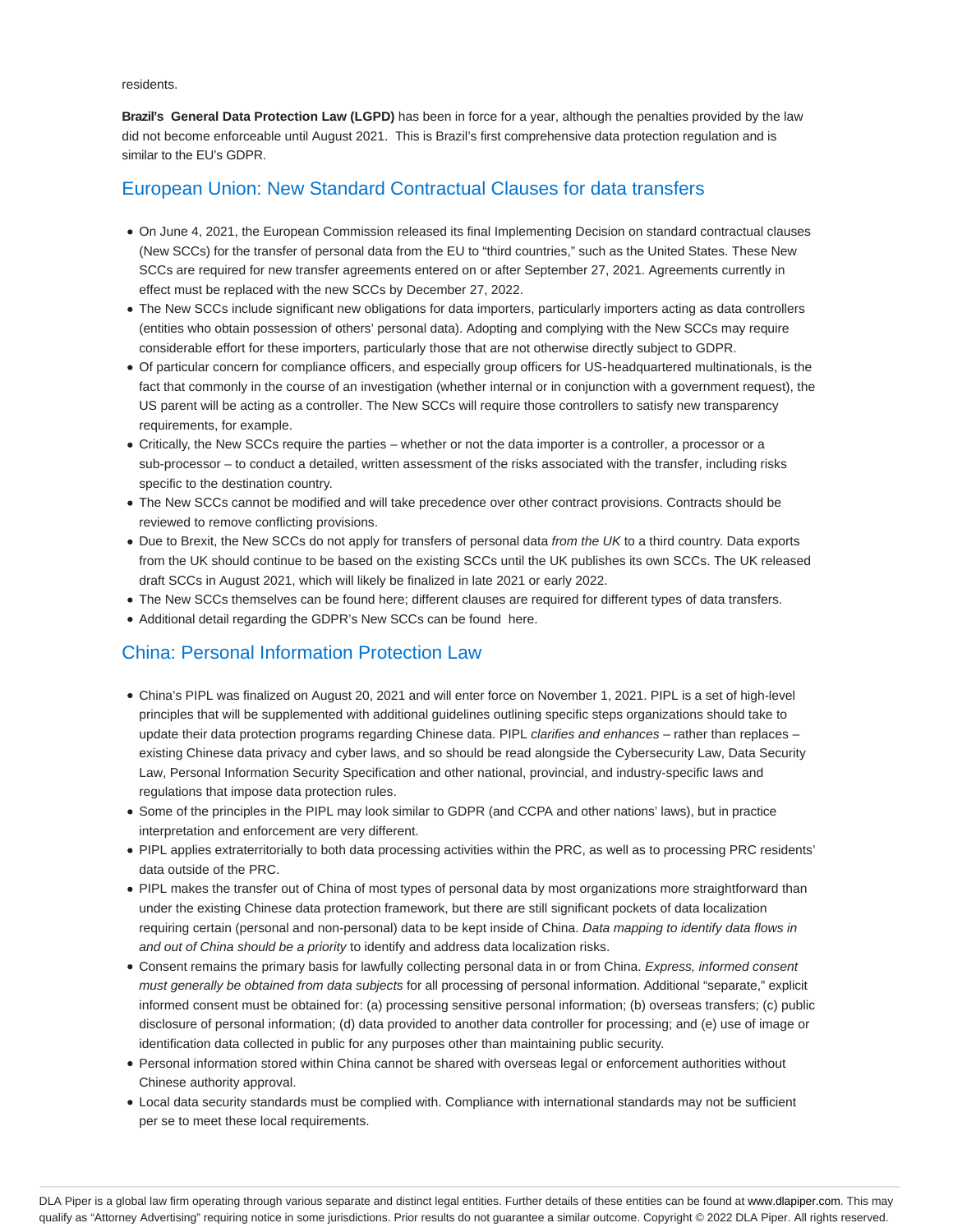- The PIPL significantly extends the governance obligations on data controllers, including requirements to appoint and register a Data Protection Officer or (if outside of China) a local representative; manage data classification; conduct Data Protection Impact Assessments and training; and oversee record-keeping and internal policies.
- Additional requirements will be imposed on certain organizations, including certain platform providers, Critical Information Infrastructure Operators, those that process large volumes of user data, are a "complex business," or process sensitive personal data or minors' data.
- Potential sanctions for PIPL violations include administrative fines of up to 5% of the previous year's annual revenue and criminal sanctions. In practice, operational sanctions (such as loss of operating licenses, shut down of systems or blocking of apps), and contractual risks require active management.
- Additional detail regarding China's PIPL can be found here.

## Brazil: Lei Geral de Proteção de Dados Pessoais

- The LGPD, Brazil's first comprehensive data protection regulation, is based in large part on the EU's GDPR. It entered into force on September 28, 2020, after several discussions and postponements. The penalties set out by the law only became enforceable on August 1, 2021.
- The Brazilian National Authority is the supervisory authority responsible for further regulating data protection in Brazil (also known as the ANPD). The LGPD has several provisions yet to be regulated and interpreted by the ANPD, which may require further localization and adjustments for compliance in the future.
- The LGPD applies to any data processing operation where (1) the purpose of the processing activity is to offer or provide goods or services in Brazil, or the processing of data of individuals localized in Brazil; (2) the personal data was collected in Brazil; or (3) the processing operation is carried out in Brazil.
- The LGPD does not apply to personal data (i) processed by a natural person exclusively for private and non-economic purposes; (ii) for other purposes unrelated to business activity (journalistic, artistic or academic purposes); (iii) carried out for purposes of public safety, national security and defense or activities for investigation and deterrence of crimes (which will be the subject of a specific law); or (iv) with foreign provenance and that are not the target of communication, shares use with Brazilian data processing agents, or the object of transfer of data with another country other than the country of provenance, provided such country provides an adequate degree of protection.
- The LGPD regulates the cross-border transfer of personal data from Brazil to other countries and jurisdictions in a manner similar to the GDPR. Such transfers can only occur in the cases set forth in law, such as: (i) with the specific consent of the data subject; (ii) if the receiving jurisdiction has adequate levels of data protection, as specified in law or determined by the National Authority; (iii) when the controller of the data proves it has guarantees of compliance with the principles, rights, and data protection regime set forth in Brazilian law in the form of appropriate standard contractual clauses, global corporate norms, seals, certificates, and codes of conduct regularly issued, the analysis of which will be carried out by ANPD; or the transfer is necessary for various legal reasons. Most of the content of such standard forms will be defined and further regulated by the ANPD.
- Similar to the GDPR, the LGPD offers individuals rights over their personal data, which can be exercised against both public and private organizations. These rights include the right to access their data; to correct incomplete, inaccurate, or out-of-date data; to anonymize, block, or delete unnecessary or excessive data or non-compliant data; and to revoke consent, among others.
- Data controllers (entities or individuals who make decisions regarding the processing of personal data) must appoint a Data Protection Officer (DPO) to act as a channel of communication between the controller, the subjects of such data, and the National Data Protection Authority, as well as to organize and monitor data protection compliance programs, oversee LGPD adoption within the organization, and accept complaints and other communications from data subjects and the National Authority, among other attributions. Further regulation in this matter will be issued by the National Authority, including situations in which the appointment of the DPO may be waived, according to the nature and the size of the entity or the volume of data processing operations.
- Processing agents shall adopt security, technical, and administrative measures able to protect personal data from unauthorized accesses and accidental or unlawful situations of destruction, loss, alteration, communication, or any type of improper or unlawful processing. Although the LGPD does not specifically inform the security measures to be adopted by the controllers and processors, it is recommended that data controllers control who has data access and identify responsibilities for those individuals. The minimum technical standards must be provided by the National Authority, considering the specifics of the personal data and their respective processing. Due to the lack of guidelines, the organizations may follow the international standards.
- Data controllers must, in a reasonable time period, notify affected data subjects and Brazil's regulatory authority (the